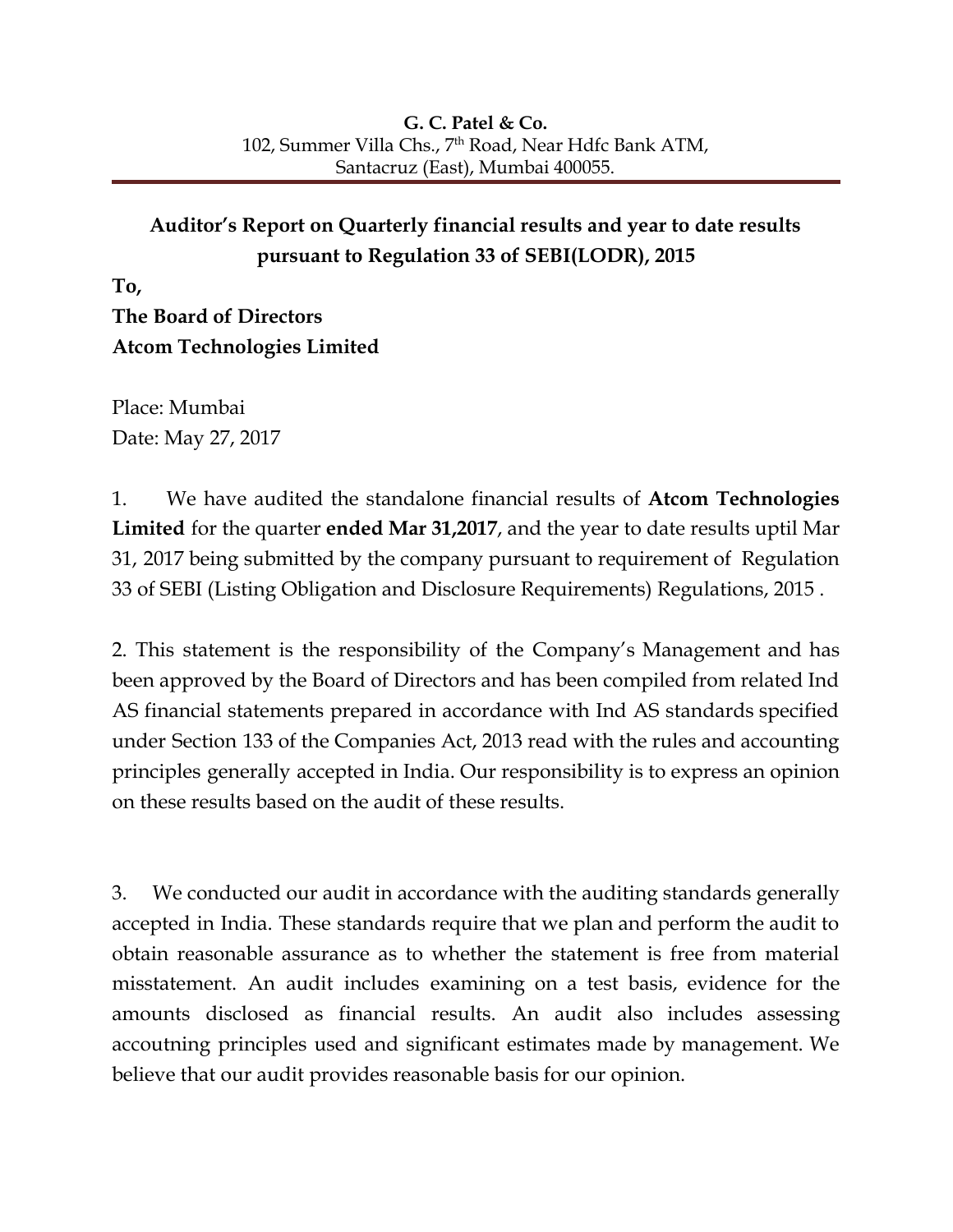4. The figures for the quarter ended Mar 31, 2017 were subjected to a limited review and were derived from the difference between the audited figures of the year ended Mar 31, 2017 and the year to date figures of Dec 31, 2016.

5. In our opinion and to the best of our information and according to the explanations given to us in the statement:

i) are presented in accordance with the requirements of Regulation 33 of the SEBI (Listing Obligations and Disclosure requirements ) Regulations, 2015 in this regard;

and

ii) give a true and fair view of the Net profit , total comprehensive income and other financial information for the year ended March 31, 2017.

For G. C. Patel & Co. **Chartered Accountants MUMBAI** Partner MEMBERSHIP NO.:047327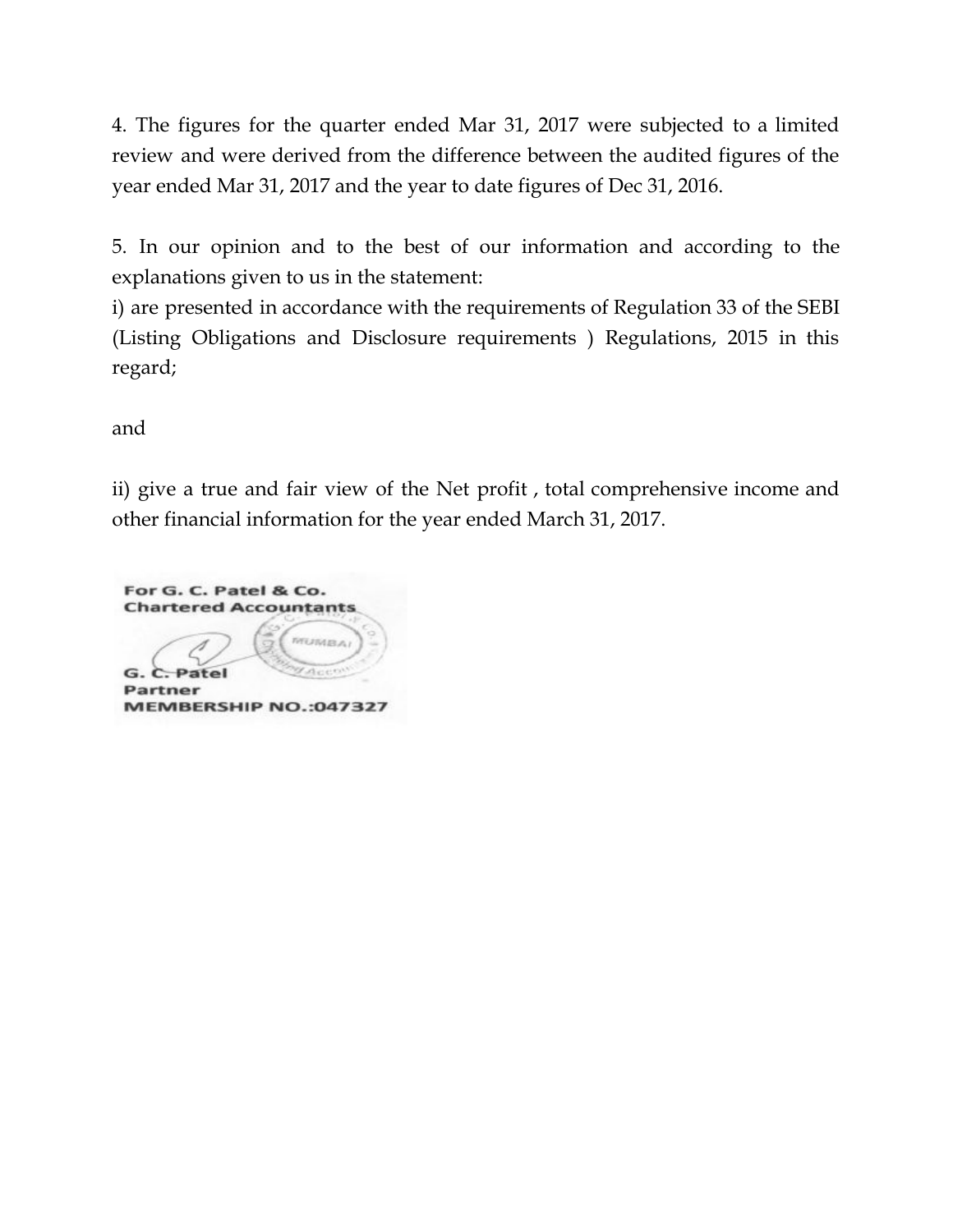## **Auditor's Report on Quarterly financial results and year to date results pursuant to Regulation 33 of SEBI(LODR), 2015**

**To,**

## **The Board of Directors Atcom Technologies Limited**

Place: Mumbai Date: May 27, 2017

1. We have audited the consolidated financial results of **Atcom Technologies Limited and its subsidary** for the quarter **ended Mar 31,2017**, and the year to date results uptil Mar 31, 2017 being submitted by the holding company pursuant to requirement of Regulation 33 of SEBI (Listing Obligation and Disclosure Requirements) Regulations, 2015 .

2. This statement is the responsibility of the Holding Company's Management and has been approved by the Board of Directors and has been compiled from related Ind AS financial statements prepared in accordance with Ind AS standards specified under Section 133 of the Companies Act, 2013 read with the rules and accounting principles generally accepted in India. Our responsibility is to express an opinion on these consolidated results included in the financial statements of the holding company.

3. We conducted our audit in accordance with the auditing standards generally accepted in India. These standards require that we plan and perform the audit to obtain reasonable assurance as to whether the consolidated statement is free from material misstatement. An audit includes examining on a test basis, evidence for the amounts disclosed as financial results. An audit also includes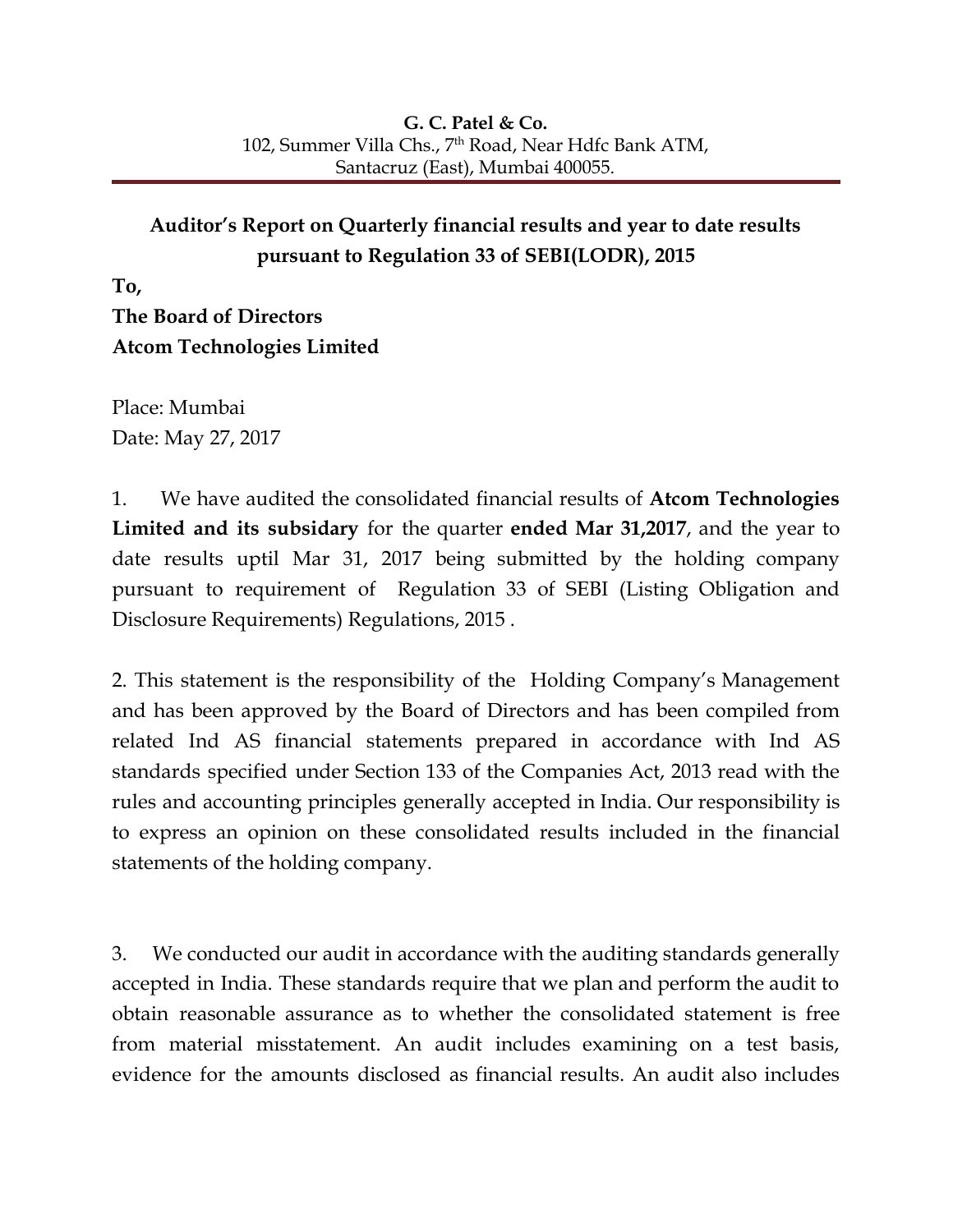assessing accounting principles used and significant estimates made by management. We believe that our audit provides reasonable basis for our opinion.

4. The subsidiary of Atcom Technologies Limited is C2M Technologies India Pvt Ltd.

5. In our opinion and to the best of our information and according to the explanations given to us in the statement:

i) are presented in accordance with the requirements of Regulation 33 of the SEBI (Listing Obligations and Disclosure requirements ) Regulations, 2015 in this regard;

and

ii) give a true and fair view of the consolidated loss and other financial information for the year ended March 31, 2017.

For G. C. Patel & Co. **Chartered Accountants PELIMBA** G. C. Patel Partner MEMBERSHIP NO.:047327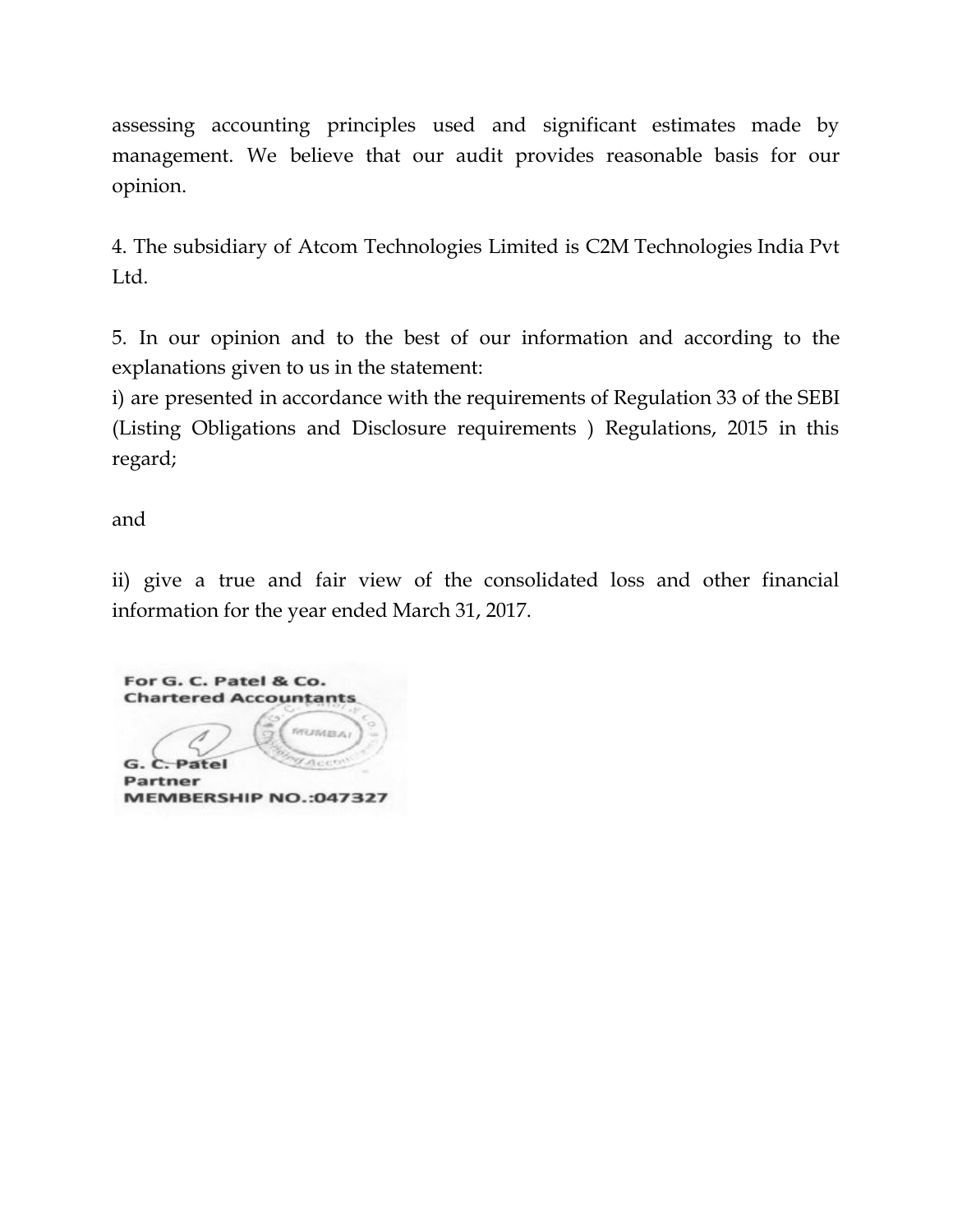| ٠<br>清菜<br><b>WW</b><br>턬<br>暖房<br><b>Risk</b><br>龍<br>医切片<br><b>SER</b><br>SH <sub>3</sub><br>ä<br>324.00<br><b>Separa</b><br>医气体性病<br>ŝ<br>博物<br>医生<br><b>MARKET</b><br>15.45<br>Î<br>Î<br>计算<br>đ<br>å<br>11.01.3016<br><b>Antibat</b><br>J<br>Trace Busied<br>135<br>書面<br>西北縣<br>ŝ<br>ij<br>H<br><b>HIRE</b><br>a a<br>医腹<br>i<br><b>MAS</b><br>12,649,515<br>ã<br>å<br>55.65<br><b>TIGGET</b><br>i<br>受受<br>医间周<br>E<br>医型<br><b>ALLES</b><br>륒<br>Ħ<br>Ē<br><b>MARINE PLASTER</b><br>11<br>夜の<br>医心房<br>加加<br>羂<br>B.B<br>I<br>Į<br>電話<br>ട്ട<br>š<br>i<br>i<br>医舌<br>12,974,676<br>š<br><b>AL BON</b><br>1,81,48<br>Ħ<br>$\blacksquare$<br>ý.<br>$\tau$<br>륒<br>更<br>San Brita<br>115<br>ä<br>医三重<br>E<br>酮<br><b>第2章</b><br><b>START</b><br>i<br>馬馬<br>Ĩ<br>喜马<br>į<br>61 km<br>さんには<br>$\frac{8}{3}$<br>18.46<br>i<br>i<br>里区<br>э<br>14d<br>41.44.2004<br>医前<br>書<br>î<br>I<br>E.S<br>Į<br>ä<br>Ï<br>Ą<br>ŧ<br>ā<br>Ŝ<br>Ľ<br>5449<br>11,908,375<br>ŝ<br><b>B</b><br>医舌鸟<br>1491.424<br><b>M 54</b><br>ı<br>d d<br>×<br><b>Business</b><br><b>PIRETTIE AIRPORT</b><br>994<br>1115<br>š<br>E<br><b>RAN</b><br>I<br>22, 638, 679<br>星<br>Î<br><b>MAR</b><br>3,88,436<br>ă<br>222<br>Ĭ<br>ŀ<br>I<br>383<br>8988<br>G.H.<br>Ã<br>12,999,5%<br>ş<br>星星<br>医红斑<br>医生理<br><b>TENST</b><br>1<br>뙱<br>톱<br>as ses<br><b>MAILAN</b><br>ł<br># # #<br><b>The CI-R</b><br>steed reason per advertise of the season research of the season and homes also<br>Bearing <b>A</b><br>accounting page<br>front accessed you appeared in frequencies, rue and is the world of officiency<br><b>Lakes Please sent us 4 Beauvillence House!</b> - 4<br>artist interest and share at gooth / down of<br>when Other Second Pressure cost and Benedicted<br>Promoting of shares (in a N.z) the telul share replied of the Company<br><b>Mark Septimes</b><br>Antibiotical Indians has [T+0]<br><b>FMSS-FMAX</b><br>ā<br>ä<br>Number of Squitp Charge of the 14425<br>- NUMBER of States States of the 1 model<br>(a) Net sales/ Swane from Operations<br>air and Diseast Earning Dir Gues<br>a of Profit / Sum of senotene<br>4 Replayers Bookly Expense<br><b>NOW If INVESTIGATION</b><br>16 se<br><b>By Other operating</b><br>sites to be<br><b>Risk director</b><br><b>BASE ENGINEERS</b><br><b>KOngelale</b><br>Ì<br>Ĩ<br>į<br>Ī<br>š<br>š | Ingl Office: A Library Industrial Resource & Audrition Start, Musical 400 COL To ProCOD SHIFTERS For Recordship (1968)<br>Inclusion Hilder/guiling Week / Weissensch<br>VIRTUES PRAISCAL MENULTS FOR THE QUARTER GOD THAN BEEN IN MARCH SHIP<br>CS 93. LINGWAY 400FLC04034 |       |       |      | atoom | ateach lechnologies in<br>ã |
|------------------------------------------------------------------------------------------------------------------------------------------------------------------------------------------------------------------------------------------------------------------------------------------------------------------------------------------------------------------------------------------------------------------------------------------------------------------------------------------------------------------------------------------------------------------------------------------------------------------------------------------------------------------------------------------------------------------------------------------------------------------------------------------------------------------------------------------------------------------------------------------------------------------------------------------------------------------------------------------------------------------------------------------------------------------------------------------------------------------------------------------------------------------------------------------------------------------------------------------------------------------------------------------------------------------------------------------------------------------------------------------------------------------------------------------------------------------------------------------------------------------------------------------------------------------------------------------------------------------------------------------------------------------------------------------------------------------------------------------------------------------------------------------------------------------------------------------------------------------------------------------------------------------------------------------------------------------------------------------------------------------------------------------------------------------------------------------------------------------------------------------------------------------------------------------------------------------------------------------------------------------------------------------------------------------------------------|----------------------------------------------------------------------------------------------------------------------------------------------------------------------------------------------------------------------------------------------------------------------------|-------|-------|------|-------|-----------------------------|
|                                                                                                                                                                                                                                                                                                                                                                                                                                                                                                                                                                                                                                                                                                                                                                                                                                                                                                                                                                                                                                                                                                                                                                                                                                                                                                                                                                                                                                                                                                                                                                                                                                                                                                                                                                                                                                                                                                                                                                                                                                                                                                                                                                                                                                                                                                                                    |                                                                                                                                                                                                                                                                            |       |       |      |       |                             |
|                                                                                                                                                                                                                                                                                                                                                                                                                                                                                                                                                                                                                                                                                                                                                                                                                                                                                                                                                                                                                                                                                                                                                                                                                                                                                                                                                                                                                                                                                                                                                                                                                                                                                                                                                                                                                                                                                                                                                                                                                                                                                                                                                                                                                                                                                                                                    |                                                                                                                                                                                                                                                                            |       |       |      |       |                             |
| Renow metaling Needmins Renown as per intense starrt of privious<br>Barnings For those (80%) often entrumbourg bannels of councils<br>THE FIRST FOI SOMETIME ONE WAY ARRAIGH AFTER TWOP LIS<br>Park up liquity Knows Capacit (Finox Value - Re ) per Manuel<br>Not Product and the the period (11-12)<br>Total or the second control of the state<br>Not FreeB. / (Lease) after teams, and<br>Product only Lines (1) Days Continues<br>- Perceive stresses below<br>- No. of wherever of the 1 month<br>PARTICULARE OF SEAS<br>of Project Estatistics<br>Point Kinnerstown<br><b>SE Mins expressioned</b><br><b>Carmen ment</b> times<br>Prodit from an<br>Profit Scott<br>Finance Card<br>THE ELEMENT<br><b>Report for</b><br>į                                                                                                                                                                                                                                                                                                                                                                                                                                                                                                                                                                                                                                                                                                                                                                                                                                                                                                                                                                                                                                                                                                                                                                                                                                                                                                                                                                                                                                                                                                                                                                                                   |                                                                                                                                                                                                                                                                            |       |       |      |       |                             |
|                                                                                                                                                                                                                                                                                                                                                                                                                                                                                                                                                                                                                                                                                                                                                                                                                                                                                                                                                                                                                                                                                                                                                                                                                                                                                                                                                                                                                                                                                                                                                                                                                                                                                                                                                                                                                                                                                                                                                                                                                                                                                                                                                                                                                                                                                                                                    |                                                                                                                                                                                                                                                                            |       |       |      |       |                             |
|                                                                                                                                                                                                                                                                                                                                                                                                                                                                                                                                                                                                                                                                                                                                                                                                                                                                                                                                                                                                                                                                                                                                                                                                                                                                                                                                                                                                                                                                                                                                                                                                                                                                                                                                                                                                                                                                                                                                                                                                                                                                                                                                                                                                                                                                                                                                    |                                                                                                                                                                                                                                                                            |       |       |      |       |                             |
|                                                                                                                                                                                                                                                                                                                                                                                                                                                                                                                                                                                                                                                                                                                                                                                                                                                                                                                                                                                                                                                                                                                                                                                                                                                                                                                                                                                                                                                                                                                                                                                                                                                                                                                                                                                                                                                                                                                                                                                                                                                                                                                                                                                                                                                                                                                                    |                                                                                                                                                                                                                                                                            |       |       |      |       |                             |
|                                                                                                                                                                                                                                                                                                                                                                                                                                                                                                                                                                                                                                                                                                                                                                                                                                                                                                                                                                                                                                                                                                                                                                                                                                                                                                                                                                                                                                                                                                                                                                                                                                                                                                                                                                                                                                                                                                                                                                                                                                                                                                                                                                                                                                                                                                                                    |                                                                                                                                                                                                                                                                            |       |       |      |       |                             |
|                                                                                                                                                                                                                                                                                                                                                                                                                                                                                                                                                                                                                                                                                                                                                                                                                                                                                                                                                                                                                                                                                                                                                                                                                                                                                                                                                                                                                                                                                                                                                                                                                                                                                                                                                                                                                                                                                                                                                                                                                                                                                                                                                                                                                                                                                                                                    |                                                                                                                                                                                                                                                                            |       |       |      |       |                             |
|                                                                                                                                                                                                                                                                                                                                                                                                                                                                                                                                                                                                                                                                                                                                                                                                                                                                                                                                                                                                                                                                                                                                                                                                                                                                                                                                                                                                                                                                                                                                                                                                                                                                                                                                                                                                                                                                                                                                                                                                                                                                                                                                                                                                                                                                                                                                    |                                                                                                                                                                                                                                                                            |       |       |      |       |                             |
|                                                                                                                                                                                                                                                                                                                                                                                                                                                                                                                                                                                                                                                                                                                                                                                                                                                                                                                                                                                                                                                                                                                                                                                                                                                                                                                                                                                                                                                                                                                                                                                                                                                                                                                                                                                                                                                                                                                                                                                                                                                                                                                                                                                                                                                                                                                                    |                                                                                                                                                                                                                                                                            |       |       |      |       |                             |
|                                                                                                                                                                                                                                                                                                                                                                                                                                                                                                                                                                                                                                                                                                                                                                                                                                                                                                                                                                                                                                                                                                                                                                                                                                                                                                                                                                                                                                                                                                                                                                                                                                                                                                                                                                                                                                                                                                                                                                                                                                                                                                                                                                                                                                                                                                                                    |                                                                                                                                                                                                                                                                            |       |       |      |       |                             |
|                                                                                                                                                                                                                                                                                                                                                                                                                                                                                                                                                                                                                                                                                                                                                                                                                                                                                                                                                                                                                                                                                                                                                                                                                                                                                                                                                                                                                                                                                                                                                                                                                                                                                                                                                                                                                                                                                                                                                                                                                                                                                                                                                                                                                                                                                                                                    |                                                                                                                                                                                                                                                                            |       |       |      |       |                             |
|                                                                                                                                                                                                                                                                                                                                                                                                                                                                                                                                                                                                                                                                                                                                                                                                                                                                                                                                                                                                                                                                                                                                                                                                                                                                                                                                                                                                                                                                                                                                                                                                                                                                                                                                                                                                                                                                                                                                                                                                                                                                                                                                                                                                                                                                                                                                    |                                                                                                                                                                                                                                                                            |       |       |      |       |                             |
|                                                                                                                                                                                                                                                                                                                                                                                                                                                                                                                                                                                                                                                                                                                                                                                                                                                                                                                                                                                                                                                                                                                                                                                                                                                                                                                                                                                                                                                                                                                                                                                                                                                                                                                                                                                                                                                                                                                                                                                                                                                                                                                                                                                                                                                                                                                                    |                                                                                                                                                                                                                                                                            |       |       |      |       |                             |
|                                                                                                                                                                                                                                                                                                                                                                                                                                                                                                                                                                                                                                                                                                                                                                                                                                                                                                                                                                                                                                                                                                                                                                                                                                                                                                                                                                                                                                                                                                                                                                                                                                                                                                                                                                                                                                                                                                                                                                                                                                                                                                                                                                                                                                                                                                                                    |                                                                                                                                                                                                                                                                            |       |       |      |       |                             |
|                                                                                                                                                                                                                                                                                                                                                                                                                                                                                                                                                                                                                                                                                                                                                                                                                                                                                                                                                                                                                                                                                                                                                                                                                                                                                                                                                                                                                                                                                                                                                                                                                                                                                                                                                                                                                                                                                                                                                                                                                                                                                                                                                                                                                                                                                                                                    |                                                                                                                                                                                                                                                                            |       |       |      |       |                             |
|                                                                                                                                                                                                                                                                                                                                                                                                                                                                                                                                                                                                                                                                                                                                                                                                                                                                                                                                                                                                                                                                                                                                                                                                                                                                                                                                                                                                                                                                                                                                                                                                                                                                                                                                                                                                                                                                                                                                                                                                                                                                                                                                                                                                                                                                                                                                    |                                                                                                                                                                                                                                                                            |       |       |      |       |                             |
|                                                                                                                                                                                                                                                                                                                                                                                                                                                                                                                                                                                                                                                                                                                                                                                                                                                                                                                                                                                                                                                                                                                                                                                                                                                                                                                                                                                                                                                                                                                                                                                                                                                                                                                                                                                                                                                                                                                                                                                                                                                                                                                                                                                                                                                                                                                                    |                                                                                                                                                                                                                                                                            |       |       |      |       |                             |
|                                                                                                                                                                                                                                                                                                                                                                                                                                                                                                                                                                                                                                                                                                                                                                                                                                                                                                                                                                                                                                                                                                                                                                                                                                                                                                                                                                                                                                                                                                                                                                                                                                                                                                                                                                                                                                                                                                                                                                                                                                                                                                                                                                                                                                                                                                                                    |                                                                                                                                                                                                                                                                            |       |       |      |       |                             |
|                                                                                                                                                                                                                                                                                                                                                                                                                                                                                                                                                                                                                                                                                                                                                                                                                                                                                                                                                                                                                                                                                                                                                                                                                                                                                                                                                                                                                                                                                                                                                                                                                                                                                                                                                                                                                                                                                                                                                                                                                                                                                                                                                                                                                                                                                                                                    |                                                                                                                                                                                                                                                                            |       |       |      |       |                             |
|                                                                                                                                                                                                                                                                                                                                                                                                                                                                                                                                                                                                                                                                                                                                                                                                                                                                                                                                                                                                                                                                                                                                                                                                                                                                                                                                                                                                                                                                                                                                                                                                                                                                                                                                                                                                                                                                                                                                                                                                                                                                                                                                                                                                                                                                                                                                    |                                                                                                                                                                                                                                                                            |       |       |      |       |                             |
|                                                                                                                                                                                                                                                                                                                                                                                                                                                                                                                                                                                                                                                                                                                                                                                                                                                                                                                                                                                                                                                                                                                                                                                                                                                                                                                                                                                                                                                                                                                                                                                                                                                                                                                                                                                                                                                                                                                                                                                                                                                                                                                                                                                                                                                                                                                                    |                                                                                                                                                                                                                                                                            |       |       |      |       |                             |
|                                                                                                                                                                                                                                                                                                                                                                                                                                                                                                                                                                                                                                                                                                                                                                                                                                                                                                                                                                                                                                                                                                                                                                                                                                                                                                                                                                                                                                                                                                                                                                                                                                                                                                                                                                                                                                                                                                                                                                                                                                                                                                                                                                                                                                                                                                                                    |                                                                                                                                                                                                                                                                            |       |       |      |       |                             |
|                                                                                                                                                                                                                                                                                                                                                                                                                                                                                                                                                                                                                                                                                                                                                                                                                                                                                                                                                                                                                                                                                                                                                                                                                                                                                                                                                                                                                                                                                                                                                                                                                                                                                                                                                                                                                                                                                                                                                                                                                                                                                                                                                                                                                                                                                                                                    |                                                                                                                                                                                                                                                                            |       |       |      |       |                             |
|                                                                                                                                                                                                                                                                                                                                                                                                                                                                                                                                                                                                                                                                                                                                                                                                                                                                                                                                                                                                                                                                                                                                                                                                                                                                                                                                                                                                                                                                                                                                                                                                                                                                                                                                                                                                                                                                                                                                                                                                                                                                                                                                                                                                                                                                                                                                    |                                                                                                                                                                                                                                                                            |       |       |      |       |                             |
|                                                                                                                                                                                                                                                                                                                                                                                                                                                                                                                                                                                                                                                                                                                                                                                                                                                                                                                                                                                                                                                                                                                                                                                                                                                                                                                                                                                                                                                                                                                                                                                                                                                                                                                                                                                                                                                                                                                                                                                                                                                                                                                                                                                                                                                                                                                                    |                                                                                                                                                                                                                                                                            |       |       |      |       |                             |
|                                                                                                                                                                                                                                                                                                                                                                                                                                                                                                                                                                                                                                                                                                                                                                                                                                                                                                                                                                                                                                                                                                                                                                                                                                                                                                                                                                                                                                                                                                                                                                                                                                                                                                                                                                                                                                                                                                                                                                                                                                                                                                                                                                                                                                                                                                                                    |                                                                                                                                                                                                                                                                            |       |       |      |       |                             |
|                                                                                                                                                                                                                                                                                                                                                                                                                                                                                                                                                                                                                                                                                                                                                                                                                                                                                                                                                                                                                                                                                                                                                                                                                                                                                                                                                                                                                                                                                                                                                                                                                                                                                                                                                                                                                                                                                                                                                                                                                                                                                                                                                                                                                                                                                                                                    |                                                                                                                                                                                                                                                                            |       |       |      |       |                             |
|                                                                                                                                                                                                                                                                                                                                                                                                                                                                                                                                                                                                                                                                                                                                                                                                                                                                                                                                                                                                                                                                                                                                                                                                                                                                                                                                                                                                                                                                                                                                                                                                                                                                                                                                                                                                                                                                                                                                                                                                                                                                                                                                                                                                                                                                                                                                    |                                                                                                                                                                                                                                                                            |       |       |      |       |                             |
|                                                                                                                                                                                                                                                                                                                                                                                                                                                                                                                                                                                                                                                                                                                                                                                                                                                                                                                                                                                                                                                                                                                                                                                                                                                                                                                                                                                                                                                                                                                                                                                                                                                                                                                                                                                                                                                                                                                                                                                                                                                                                                                                                                                                                                                                                                                                    |                                                                                                                                                                                                                                                                            |       |       |      |       |                             |
|                                                                                                                                                                                                                                                                                                                                                                                                                                                                                                                                                                                                                                                                                                                                                                                                                                                                                                                                                                                                                                                                                                                                                                                                                                                                                                                                                                                                                                                                                                                                                                                                                                                                                                                                                                                                                                                                                                                                                                                                                                                                                                                                                                                                                                                                                                                                    |                                                                                                                                                                                                                                                                            |       |       |      |       |                             |
|                                                                                                                                                                                                                                                                                                                                                                                                                                                                                                                                                                                                                                                                                                                                                                                                                                                                                                                                                                                                                                                                                                                                                                                                                                                                                                                                                                                                                                                                                                                                                                                                                                                                                                                                                                                                                                                                                                                                                                                                                                                                                                                                                                                                                                                                                                                                    |                                                                                                                                                                                                                                                                            |       |       |      |       |                             |
|                                                                                                                                                                                                                                                                                                                                                                                                                                                                                                                                                                                                                                                                                                                                                                                                                                                                                                                                                                                                                                                                                                                                                                                                                                                                                                                                                                                                                                                                                                                                                                                                                                                                                                                                                                                                                                                                                                                                                                                                                                                                                                                                                                                                                                                                                                                                    |                                                                                                                                                                                                                                                                            |       |       |      |       |                             |
|                                                                                                                                                                                                                                                                                                                                                                                                                                                                                                                                                                                                                                                                                                                                                                                                                                                                                                                                                                                                                                                                                                                                                                                                                                                                                                                                                                                                                                                                                                                                                                                                                                                                                                                                                                                                                                                                                                                                                                                                                                                                                                                                                                                                                                                                                                                                    |                                                                                                                                                                                                                                                                            |       |       |      |       |                             |
|                                                                                                                                                                                                                                                                                                                                                                                                                                                                                                                                                                                                                                                                                                                                                                                                                                                                                                                                                                                                                                                                                                                                                                                                                                                                                                                                                                                                                                                                                                                                                                                                                                                                                                                                                                                                                                                                                                                                                                                                                                                                                                                                                                                                                                                                                                                                    |                                                                                                                                                                                                                                                                            |       |       |      |       |                             |
|                                                                                                                                                                                                                                                                                                                                                                                                                                                                                                                                                                                                                                                                                                                                                                                                                                                                                                                                                                                                                                                                                                                                                                                                                                                                                                                                                                                                                                                                                                                                                                                                                                                                                                                                                                                                                                                                                                                                                                                                                                                                                                                                                                                                                                                                                                                                    |                                                                                                                                                                                                                                                                            |       |       |      |       |                             |
|                                                                                                                                                                                                                                                                                                                                                                                                                                                                                                                                                                                                                                                                                                                                                                                                                                                                                                                                                                                                                                                                                                                                                                                                                                                                                                                                                                                                                                                                                                                                                                                                                                                                                                                                                                                                                                                                                                                                                                                                                                                                                                                                                                                                                                                                                                                                    | Processings of schools like 4 % of the total stace capital of the Company                                                                                                                                                                                                  | 38.00 | 15.45 | 2,40 | 新型    |                             |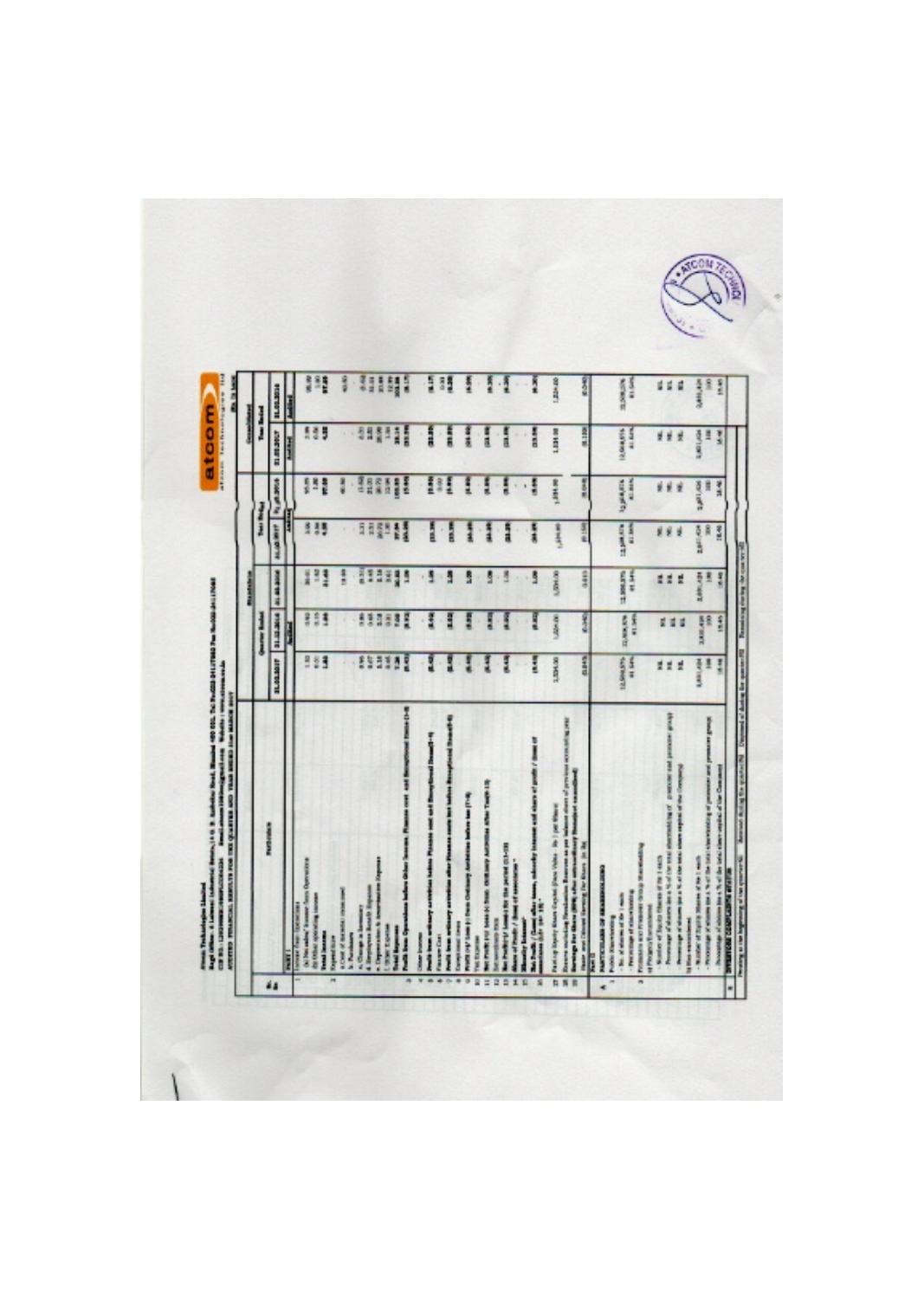| 91.90.90<br>31411311 | <b>Budited</b> | <b>SAST</b>                                       |     |                                                                                                                                                                                                                                                                                                                                                                                    | 目玉<br>Ē<br>11,944.28<br><b>HETAR</b> | ä          | TROP | <b>RITAS</b> | R<br>109.15 | Ë<br><b>LEST</b> | まる<br><b>Barried</b> |  | 目目<br>Ī          | B<br>g | e                                                                                                                                                                                                                                                                                                                                                                                           | 0<br>$\ddot{\phantom{a}}$ | ß      | 8,00<br><b>DAILY</b><br><b>TELER</b> |   |   | Ě<br>104.34<br>þ<br><b>REAL</b> | B<br>þ  |   | 402.44<br><b>HEAL</b>      |
|----------------------|----------------|---------------------------------------------------|-----|------------------------------------------------------------------------------------------------------------------------------------------------------------------------------------------------------------------------------------------------------------------------------------------------------------------------------------------------------------------------------------|--------------------------------------|------------|------|--------------|-------------|------------------|----------------------|--|------------------|--------|---------------------------------------------------------------------------------------------------------------------------------------------------------------------------------------------------------------------------------------------------------------------------------------------------------------------------------------------------------------------------------------------|---------------------------|--------|--------------------------------------|---|---|---------------------------------|---------|---|----------------------------|
| <b>SI 22 Sept</b>    |                | <b>TOWER</b><br><b>INSTALLER</b><br><b>PERSIT</b> |     |                                                                                                                                                                                                                                                                                                                                                                                    | TEXAS 75<br>100910                   | $\epsilon$ |      | 1970         | TRETT<br>請  | 医深               | ma 44<br>Ì           |  | <b>Rail</b><br>É | ٠      | ٠                                                                                                                                                                                                                                                                                                                                                                                           |                           | ā<br>Þ | $\frac{1}{1000}$<br>200.45           | ı | þ | HERE.<br>126.50                 | 花生<br>E |   | <b>HEART</b><br><b>FRA</b> |
| 184.661<br>ł         | I              |                                                   | a ä | $\begin{tabular}{ c c } \hline 1 & flow & g\overline{g} & flow & g\overline{g} & flow & g\overline{g} & \\ \hline 1 & 0 & 0 & 0 & 0 & 0 \\ \hline 2 & 0 & 0 & 0 & 0 & 0 \\ \hline 3 & 0 & 0 & 0 & 0 & 0 \\ \hline 4 & 0 & 0 & 0 & 0 & 0 \\ \hline 5 & 0 & 0 & 0 & 0 & 0 \\ \hline 6 & 0 & 0 & 0 & 0 & 0 \\ \hline 7 & 0 & 0 & 0 & 0 & 0 \\ \hline 8 & 0 & 0 & 0 & 0 & 0 \\ \hline$ |                                      |            |      |              |             |                  | ŧ<br> E              |  |                  |        | h<br>$\begin{tabular}{ c c c c } \hline & $M_{\rm{BH}}$ & $M_{\rm{BH}}$ & $M_{\rm{BH}}$ & $M_{\rm{BH}}$ \\ \hline \hline & $M_{\rm{BH}}$ & $M_{\rm{BH}}$ & $M_{\rm{BH}}$ \\ \hline & $M_{\rm{BH}}$ & $M_{\rm{BH}}$ & $M_{\rm{BH}}$ \\ \hline & $M_{\rm{BH}}$ & $M_{\rm{BH}}$ & $M_{\rm{BH}}$ & $M_{\rm{BH}}$ \\ \hline & $M_{\rm{BH}}$ & $M_{\rm{BH}}$ & $M_{\rm{BH}}$ & $M_{\rm{BH}}$ & $$ |                           |        |                                      |   |   |                                 |         | Ŀ | E<br>$\frac{1}{2}$         |